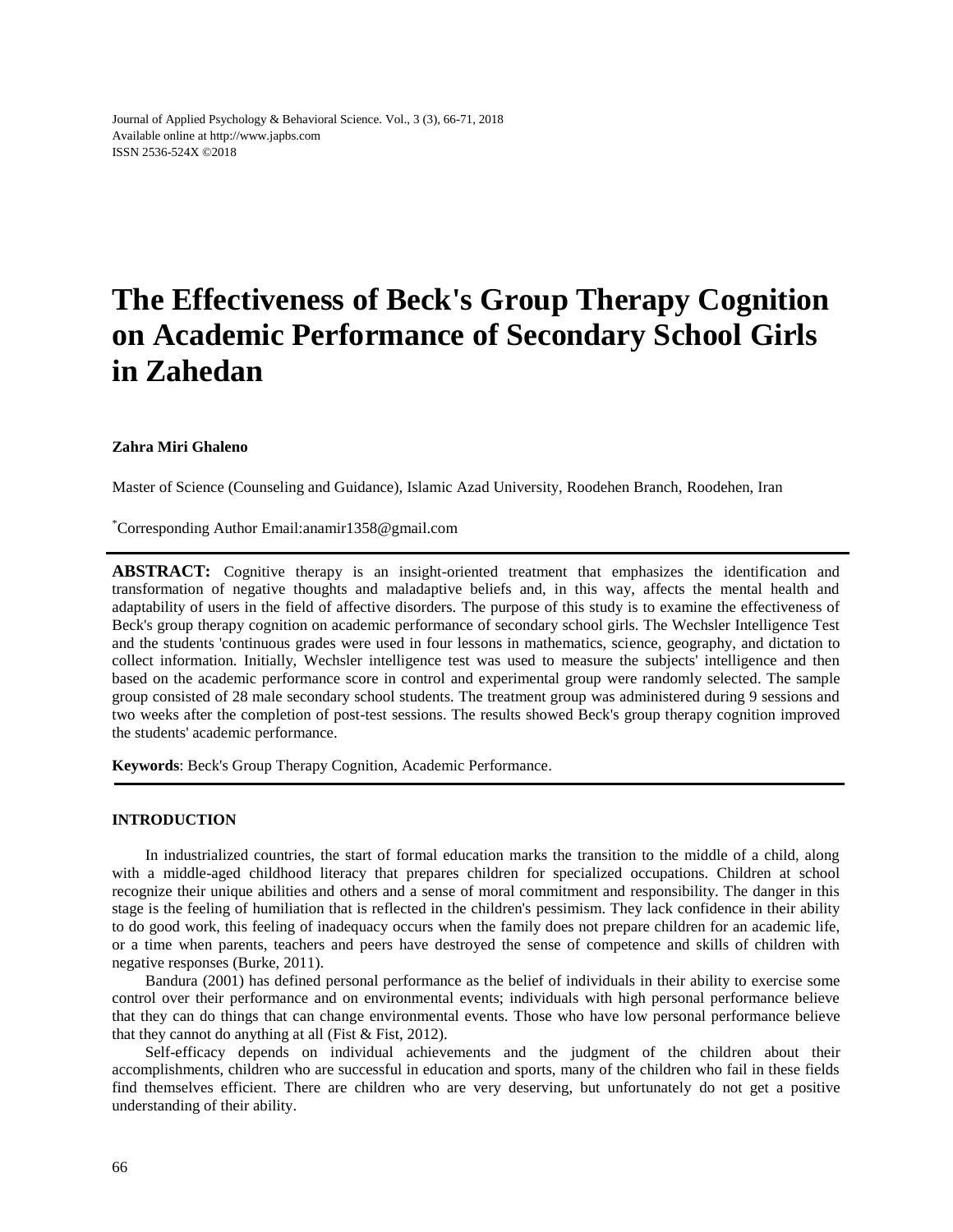Philips (1987) found that in this case, the perceptions of children are more likely to be affected by their parents' negative assessments than objective evidence of their achievements (Wagner, Phillips, 1992, quoted by Rice, 2007). Adult rejection severely undermines the function of some children when girls do not do things right, they get messages from parents that their ability is difficult and negative stereotypes (for example, girls are poor in math) will undermine their interest and performance (Burke, 2011).

In the opinion of therapists, personal beliefs arise in early childhood. Throughout their lives, they continue to evolve, and early childhood experiences create the foundation for personal beliefs about themselves and the world. People are usually supported and loved by the elderly, and as a result, beliefs of this kind are found that (I'm lovely, and I'm satisfied with it) is the same thing that makes them adept at having a positive opinion about themselves. But those with psychological disorders, because of their negative experiences in life, have such beliefs (I'm not lovely and I am not satisfied with it). The negative experiences, when accompanied by crisis or psychological trauma, affect the system of their beliefs. Certain negative experiences such as being mocked by the teacher lead to certain contingent beliefs, as the belief that if others do not like my behavior, so I'm worthless beliefs. These beliefs may turn into negative cognitive schemas (Sharef, 2007).

Based on what was discussed, the present research seeks to answer the following question: Does Beck's group therapy cognition have a positive effect on improving the academic performance of students? The purpose of this study is to examine the effectiveness of Beck's group therapy cognition on academic performance of secondary school girls and this hypothesis has been studied in which Beck's group therapy cognition has a positive impact on improving the academic performance of the students.

#### **The statistical population of sample and research methodology**

The statistical population is the second grade elementary school girl students in Zahedan. A multistage cluster sampling method was used. In this way, random sampling from Zahedan education centers was performed at random from among the second schools of girls in district 2 randomly selected and at the next stage, two classes of the second grade of the second grade were chosen randomly. The subjects were selected based on the Wechsler Intelligence test for children with normal IQ (90-109) and higher, but poor educational performance (13-15) and lower ones. In a control and experimental group, 14 subjects in each group (total 28) people were placed.

In this study, a semi-experimental design with pre-test, test and test and control groups was used.

The experimental group participated in a therapeutic group that lasted three sessions a week for 45 minutes in 9 sessions. Two weeks after the end of the treatment group, the grades of both groups of lessons (mathematics, science, geography, dictation) were used as a post-test in the first three-year trials. The content of group therapy sessions is based on cognitive-treating treatments. In Beck's cognitive therapy, three levels of thinking are usually examined. The auto-negative thoughts of a particular position and involuntarily occur when a person is in an emotional disturbance, and it seems reasonable and difficult to stop. The underlying assumptions, for example, "if I can influence others, I will be ahead of life" and rules like (I should not disappoint others) lead the behavior and negative axial beliefs that are the third and deepest of the thoughts. Negative pivotal beliefs are too general and noncontroversial (like I'm worthless). This belief is usually shaped by the experiences of early life learning and remains inactive until associated events in their lives (Ninan, 2008).

The contents of each session are as follows:

First session> In this session, the rules of the treatment group for participants were fully explained.

Second session> Focusing on recognizing members in a variety of dimensions, including their abilities, talents and weaknesses.

Third Session> Helping the group to look deeper into the problem areas and identify the unknown areas of its existence that needs to be changed.

Fourth Session> Explaining the difference between understanding and feeling and describing the relation between explaining the relationship A-B-C, identifying the concept of cognitive errors and explaining its relationship with annoying emotions.

Fifth Session> In this session, 5 cognitive errors of all or none of the thinking, exaggerated generalization, subjective filtering, neglecting the positive, hasty conclusion are first fully explained, then the members dealt with revealing automatic thoughts using the technique of inductive questioning and mental imagery.

Sixth Session> A complete description of five cognitive errors, emotional reasoning, dashes, tagging, personalization, and the use of direct questions, deductive questions, and mental imagery for the discovery of automatic thoughts and determination of their cognitive errors.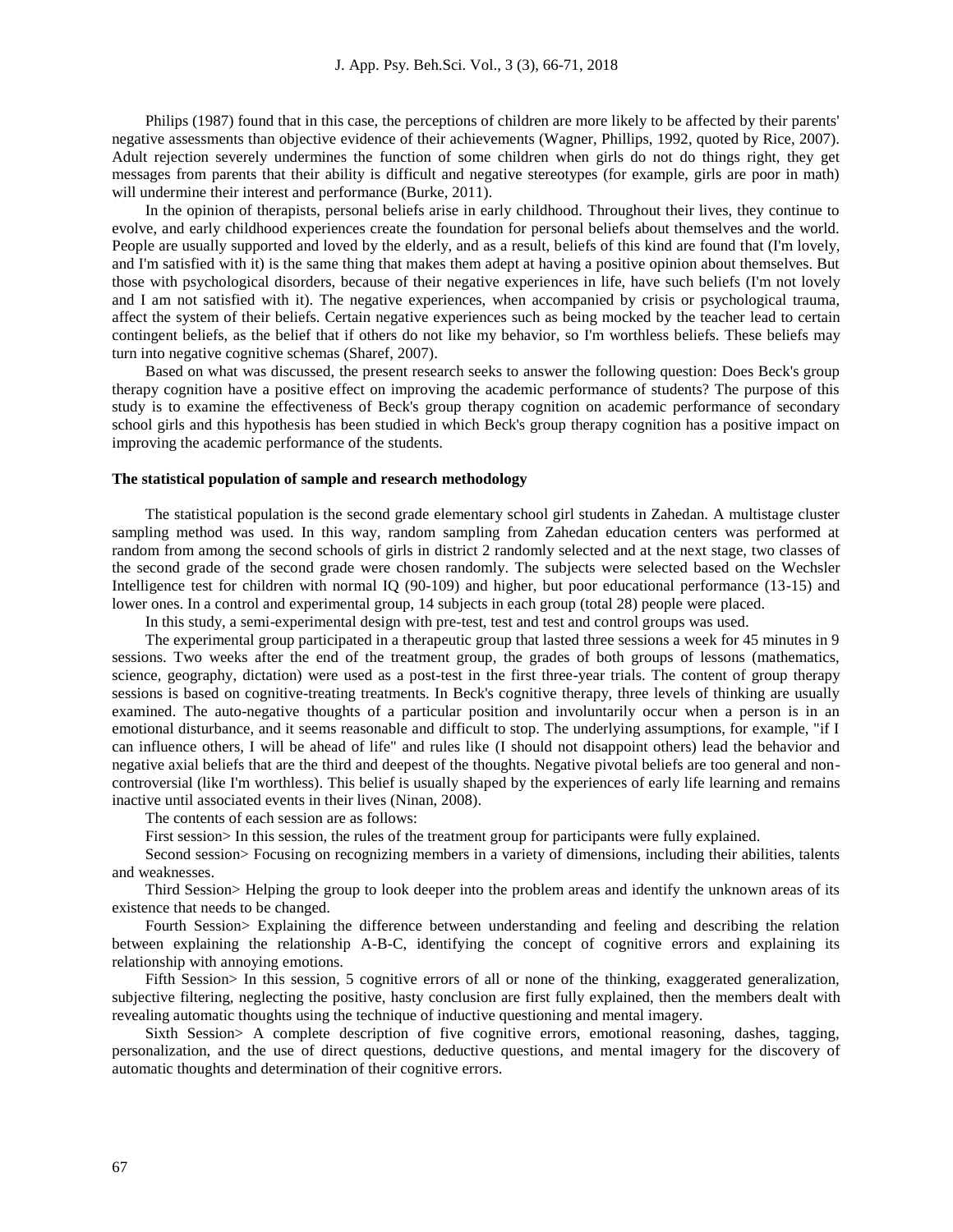Seventh Session> Familiarizing the members with the daily spirituality reporting sheet and how to complete it and outline the benefits of using this tool to identify and modify the automatic thoughts and assign a homework assignment.

Eighth Session> Teaching three techniques to ask the question "what reason do you have?" Are there any other explanations for this phenomenon? And the question of what is the real consequences of this issue for the assessment and change of cognitions

Ninth Meeting> Familiarizing the members with basic schemas

To analyze the data, the statistical method of mean and standard deviation for assessing intelligence and students' academic performance status were used in pre-test and post-test in groups. The research hypotheses were based on the test results of inferential statistics of covariance analysis.

## **Instrument of measurement**

The Wechsler Intelligence Scale is used to measure the intelligence of children aged 6 to 16 years. This test consists of two verbal intelligence and practical intelligence scales, in which the practical intelligence scale has five sub-tests for completing images, arranging images, designing cubes, inserting segments, encoding, and maze, and the verbal scale of the five general information sub-tests, similarities , calculus, vocabulary, comprehension and digitization of cultivars. The children's Wechsler scale is generally highly valued, with the average reported internal consistency by Wechsler (1991) for all 11 age groups equal to 86% for the IQ of a total scale of 95% for the verbal scale and 91% for the practical scale (Marnat , 2010).

#### **Teacher-made tests**

Teacher-made tests are usually limited in content and their goals are more within a class, the concept does not mean that the exam and / or test will only measure minor details and goals, but the content and objectives of the teacher's tests have the same importance as the content and objectives of standardized tests, but more limited (Ganji, 1978).

## **RESULTS**

Based on the results of the children's Wechsler test, the mean IQ in the control and experimental groups was 94, as shown in Table 2, since the amount  $(f = 1151.571)$  with degrees of freedom  $(df = 26, df = 1)$  at a significant level a = 5% is meaningful. Therefore, the null hypothesis was rejected and the assumption of the research was confirmed with 95% confidence. Since the comparison of the mean scores for the academic achievement of the control group (13.7857) and the experimental group (17.0536) in the post-test phase indicates an increase in the scores of the subjects in the experimental group compared to the control group, it can be concluded that Beck's cognitive therapy group on the improvement of academic performance has a positive effect. According to beta coefficients, the effect of Beck's cognitive therapy group on improving academic performance is 81.6%.

| Variable             |              |         | Pre-test  | Post-test |           |  |
|----------------------|--------------|---------|-----------|-----------|-----------|--|
| Academic Performance |              | Mean    | <b>SD</b> | Mean      | <b>SD</b> |  |
| Geography            | Experimental | 13.3664 | 2.64658   | 17.6786   | 0.66815   |  |
|                      | Control      | 13.5714 | 1.39859   | 13.8571   | 1.39268   |  |
| Math                 | Experimental | 11.3357 | 2.39410   | 15.6071   | 1.14654   |  |
| Control              |              | 10.8571 | 2.15218   | 12.6071   | 2.63977   |  |
| Science              | Experimental | 12.8929 | 2.27363   | 17.5714   | 0.73005   |  |
|                      | Control      | 13.75   | 0.89335   | 13.9643   | 1.48666   |  |
| Spelling             | Experimental | 14.2857 | 1.06904   | 17.3571   | 0.49725   |  |
| Control              |              | 14.4286 | 0.64621   | 14.7143   | 1.58980   |  |
| Academic             | Experimental | 12.9702 | 1.22944   | 17.0536   | 0.50171   |  |
| Achievement Score    | Control      | 13.1518 | 0.96723   | 13.7857   | 1.02073   |  |

**Table 1.** Descriptive Traits of the Academic Performance Variables in the Pre-test and Post-Test Stages.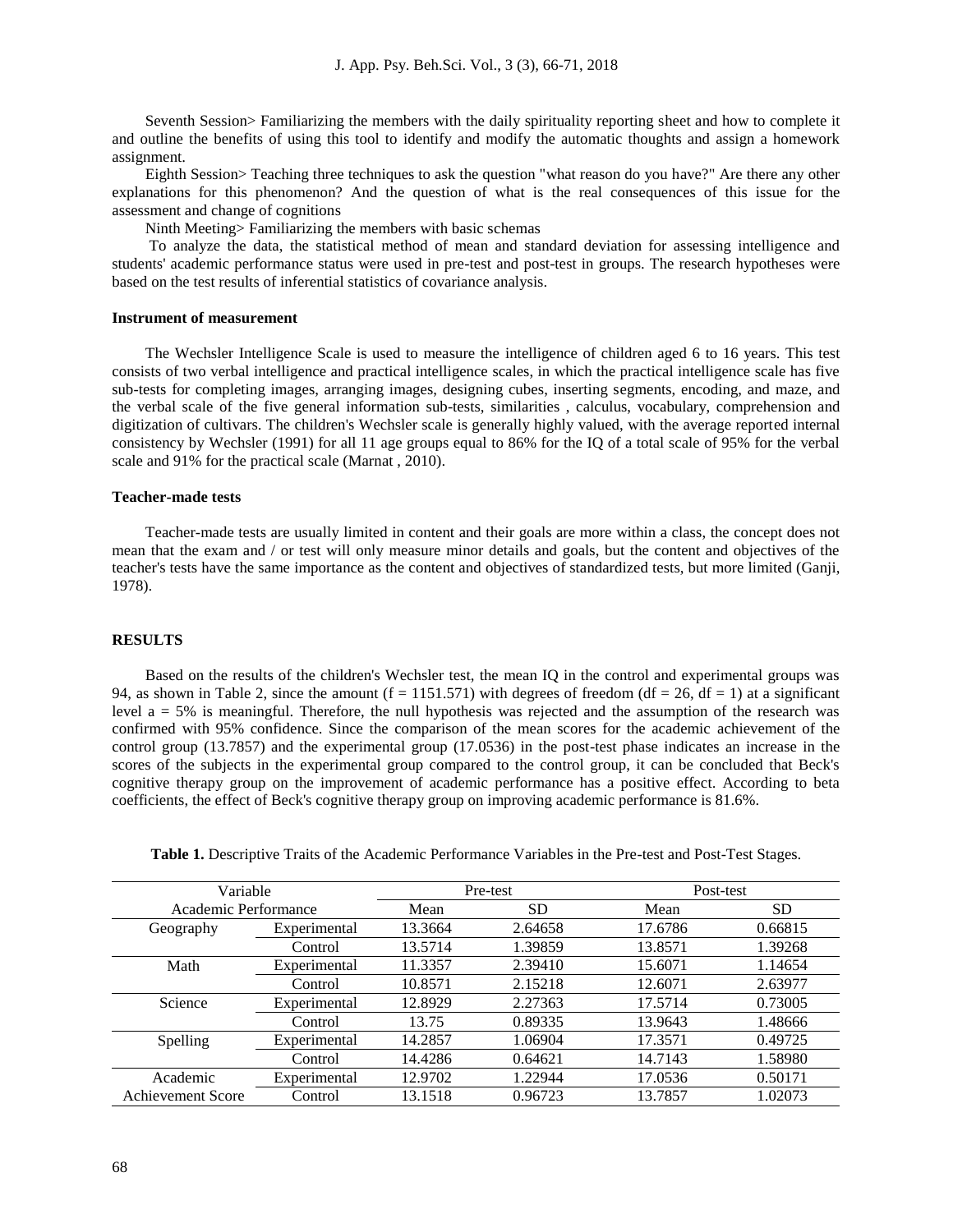

**Figure 1.** Comparison of the average academic performance in each group by pre-test and post-test separately.

| Index<br>Sources of<br>changes | <b>SS</b> | df | MS       | F         | Sign. | Effect<br>size | Test<br>power |
|--------------------------------|-----------|----|----------|-----------|-------|----------------|---------------|
| Overlapping<br>effect          | 6657.431  |    | 6657.431 | 10292.773 | 0.05  | 0.997          | 1.000         |
| Group effect                   | 74.752    |    | 74.752   | 115.571   | 0.05  | 0.816          | 1.000         |
| error                          | 16.817    | 26 | 0.647    |           |       |                |               |
| Total corrected                | 6749      | 28 |          |           |       |                |               |

**Table 2.** Results of covariance analysis of academic performance with control of the effect of pre-test.

According to the above data, since the value of  $F = 115.571$  with degrees of freedom (df = 26, df = 1) is significant at a conducting level  $a = 0.05$ , then the null hypothesis is rejected and the assumption of the research is confirmed with 95% confidence, and because the comparison of the mean of the experimental group in the post-test stage indicates that the scores of the subjects in the experimental group are higher than the control group, so it can be concluded that Beck's cognitive therapy group is effective on the academic performance. Based on the beta coefficients, the effect of Beck's cognitive therapy group on the academic performance is 81.6%.

**Table 3.** Co-variance analysis results for the mathematical scores with the control of the pre-test effect.

| Index              | SS       | df | MS       | F        | Sign. | Effect | Test  |
|--------------------|----------|----|----------|----------|-------|--------|-------|
| Sources of changes |          |    |          |          |       | size   | power |
| Overlapping effect | 5572.321 |    | 5572.321 | 1345.489 | 0.000 | 0.981  | 1.000 |
| Group effect       | 63.000   |    | 63.000   | 15.212   | 0.001 | 0.369  | 0.963 |
| error              | 107.679  | 26 | 4.141    |          |       |        |       |
| Total corrected    | 5743     | 28 |          |          |       |        |       |

According to the above data, since the value of  $F = 15.212$  with degrees of freedom (df = 26, df = 1) is significant at a conducting level  $a = 0.05$ , then the null hypothesis is rejected and the assumption of the research is confirmed with 95% confidence, and because the comparison of the mean of the experimental group in the post-test stage indicates that the scores of the subjects in the experimental group are higher than the control group, so it can be concluded that Beck's cognitive therapy group is effective on the academic performance in the course of math. Based on the beta coefficients, the effect of Beck's cognitive therapy group on the academic performance in the course of math is 36.9%.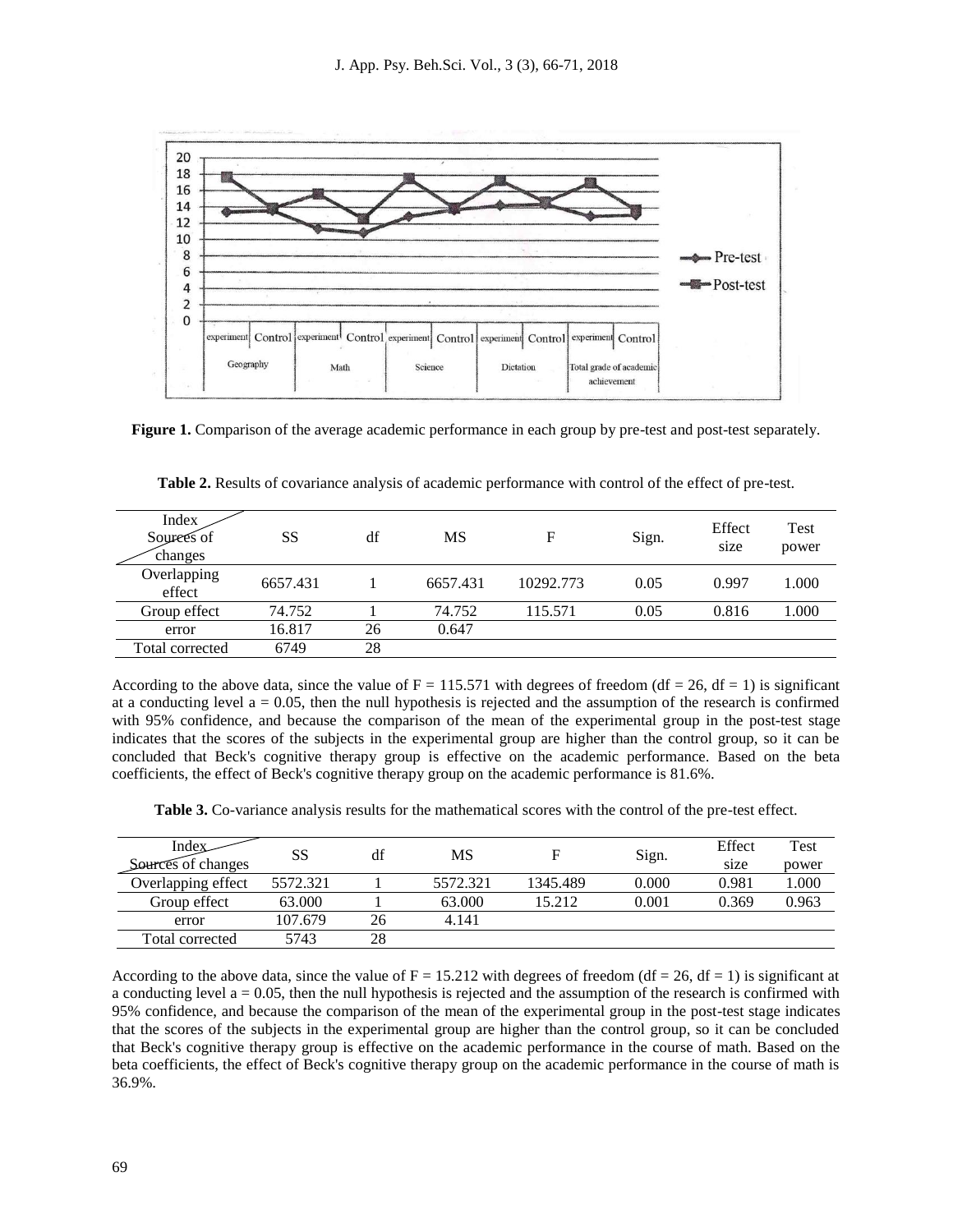| Index              | SS       | df | MS       | Е        | Sign. | Effect | Test  |
|--------------------|----------|----|----------|----------|-------|--------|-------|
| Sources of changes |          |    |          |          |       | size   | power |
| Overlapping effect | 6961.509 |    | 6961.509 | 5075.592 | 0.05  | 0.995  | 000.1 |
| Group effect       | 91.080   |    | 91.080   | 66.406   | 0.05  | 0.719  | .000  |
| error              | 35.661   | 26 | .372     |          |       |        |       |
| Total corrected    | 7088.250 | 28 |          |          |       |        |       |

**Table 4.** Co-variance analysis results on science scores with control of pre-test effect.

According to the above data, since the value of  $F = 66.406$  with degrees of freedom (df = 26, df = 1) is significant at a conducting level  $a = 0.05$ , then the null hypothesis is rejected and the assumption of the research is confirmed with 95% confidence, and because the comparison of the mean of the experimental group in the post-test stage indicates that the scores of the subjects in the experimental group are higher than the control group, so it can be concluded that Beck's cognitive therapy group is effective on the academic performance in the course of science. Based on the beta coefficients, the effect of Beck's cognitive therapy group on the academic performance in the course of science is 71.9%.

**Table 5.** Co-variance analysis results on dictation scores with control of pre-test effect.

| Index<br>Sources of changes | SS       | df | MS       | F        | Sign. | Effect<br>size | Test<br>power |
|-----------------------------|----------|----|----------|----------|-------|----------------|---------------|
| Overlapping effect          | 7200.036 |    | 7200.036 | 5189.729 | 0.05  | 0.995          | 000.1         |
| Group effect                | 48.893   |    | 48.893   | 35.242   | 0.05  | 0.575          | .000          |
| error                       | 36.071   | ۲۶ | .387     |          |       |                |               |
| Total corrected             | 7285     | ۲Λ |          |          |       |                |               |

According to the above data, since the value of  $F = 35.242$  with degrees of freedom (df = 26, df = 1) is significant at a conducting level  $a = 0.05$ , then the null hypothesis is rejected and the assumption of the research is confirmed with 95% confidence, and because the comparison of the mean of the experimental group in the post-test stage indicates that the scores of the subjects in the experimental group are higher than the control group, so it can be concluded that Beck's cognitive therapy group is effective on the academic performance in the course of dictation. Based on the beta coefficients, the effect of Beck's cognitive therapy group on the academic performance in the course of dictation is 57.5%.

**Table 6.** Co-variance analysis results for geography scores with control of pre-test effect.

| Index<br>Sources of changes | SS       | df | MS       |          | Sign. | Effect<br>size | Test<br>power |
|-----------------------------|----------|----|----------|----------|-------|----------------|---------------|
| Overlapping effect          | 6961.509 |    | 6961.509 | 5835.324 | 0.05  | 0.996          | 1.000         |
| Group effect                | 102.223  |    | 102.223  | 85.686   | 0.05  | 0.767          | .000          |
| error                       | 31.081   | 26 | 1.193    |          |       |                |               |
| Total corrected             | 7094.750 | 28 |          |          |       |                |               |

According to the above data, since the value of  $F = 85.686$  with degrees of freedom (df = 26, df = 1) is significant at a conducting level  $a = 0.05$ , then the null hypothesis is rejected and the assumption of the research is confirmed with 95% confidence, and because the comparison of the mean of the experimental group in the post-test stage indicates that the scores of the subjects in the experimental group are higher than the control group, so it can be concluded that Beck's cognitive therapy group is effective on the academic performance in the course of geography. Based on the beta coefficients, the effect of Beck's cognitive therapy group on the academic performance in the course of geography is 76.7%.